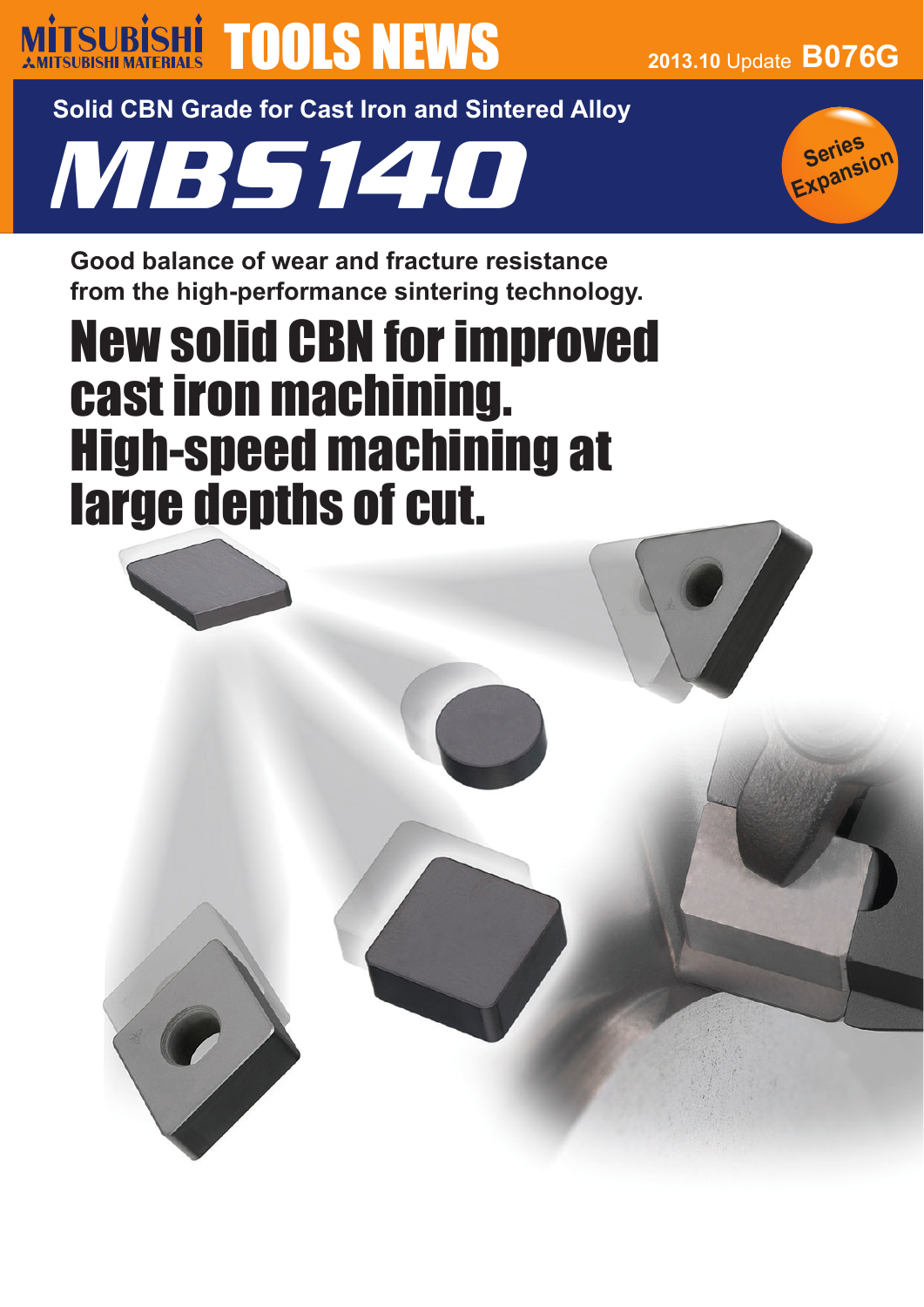# MBS140 Solid CBN Grade for Cast Iron and Sintered Alloy

# **100% Solid CBN structure**

#### **For highly efficient machining at large depths of cut**

Inserts made entirely of CBN do not limit the depth of cut. For the high speed and efficiency of CBN finishing but now also for roughing applications.

#### **Balance of wear and fracture resistance**

The use of CBN particles and a newly developed special binder delivers high wear resistance. Mitsubishi's unique high-performance sintering technology gives high fracture resistance.

### **Addition of insert series with hole**

**Comparison of depth of cut**

5mm



Cutting Speed: 400m/min<br>Feed: 0.05mm/re

Depth of Cut Dry Cutting

: 0.05mm/rev

**Application range**

for higher efficiency machining



MBS140

without hole

with hole

Vibration occurred when using an insert without hole after 165 sec due to high cutting loads.

0.15

5mm face turning

0.10

Flank wear (mm)

Flank wear (mm)

0.05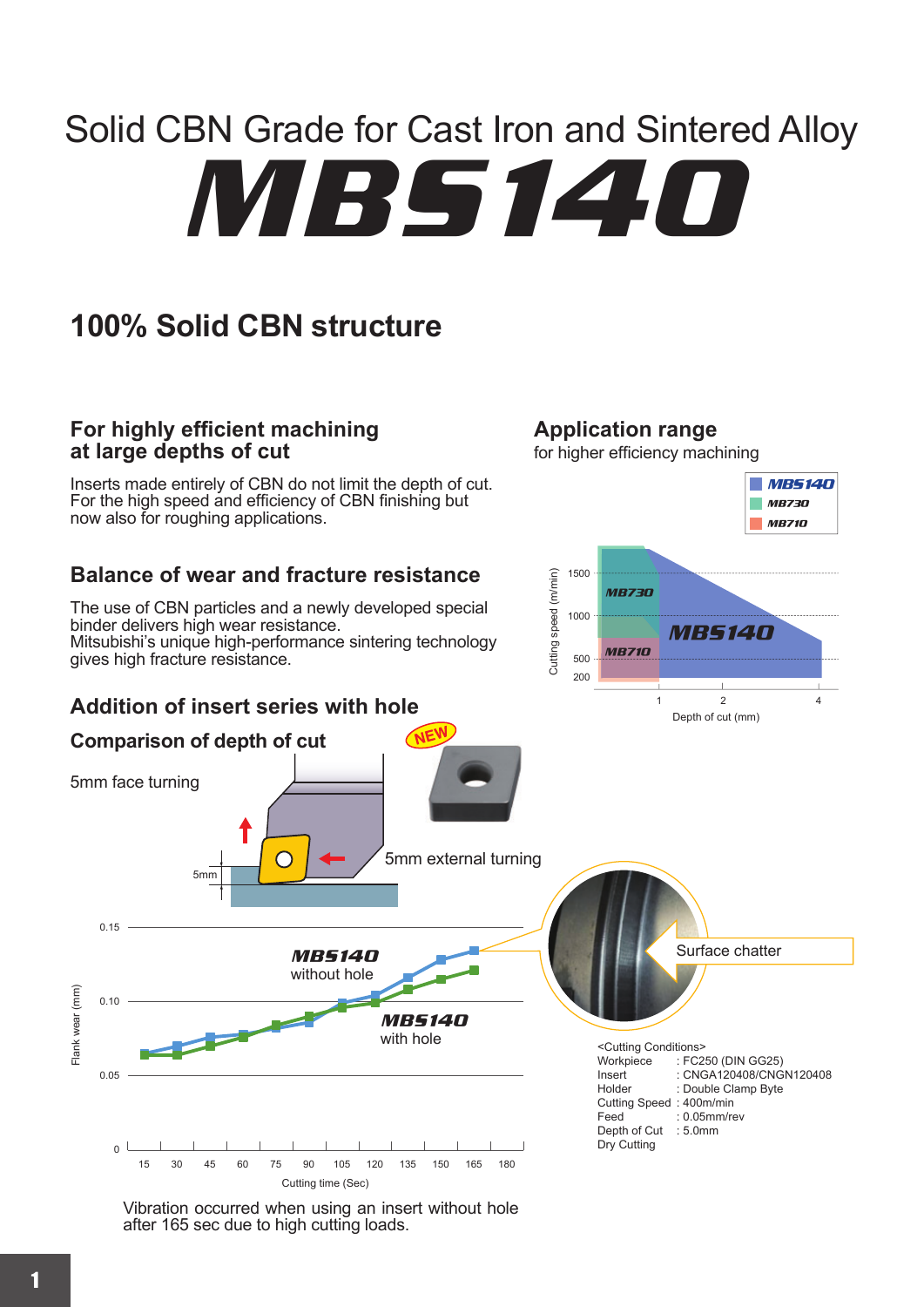

## **MBS140's Cutting Performance**

Stable flank wear is maintained compared to conventional products for continuous cutting.



Provides outstanding wear resistance and fracture resistance, MBS140 achieves long tool life without abnormal fracturing even when deep cutting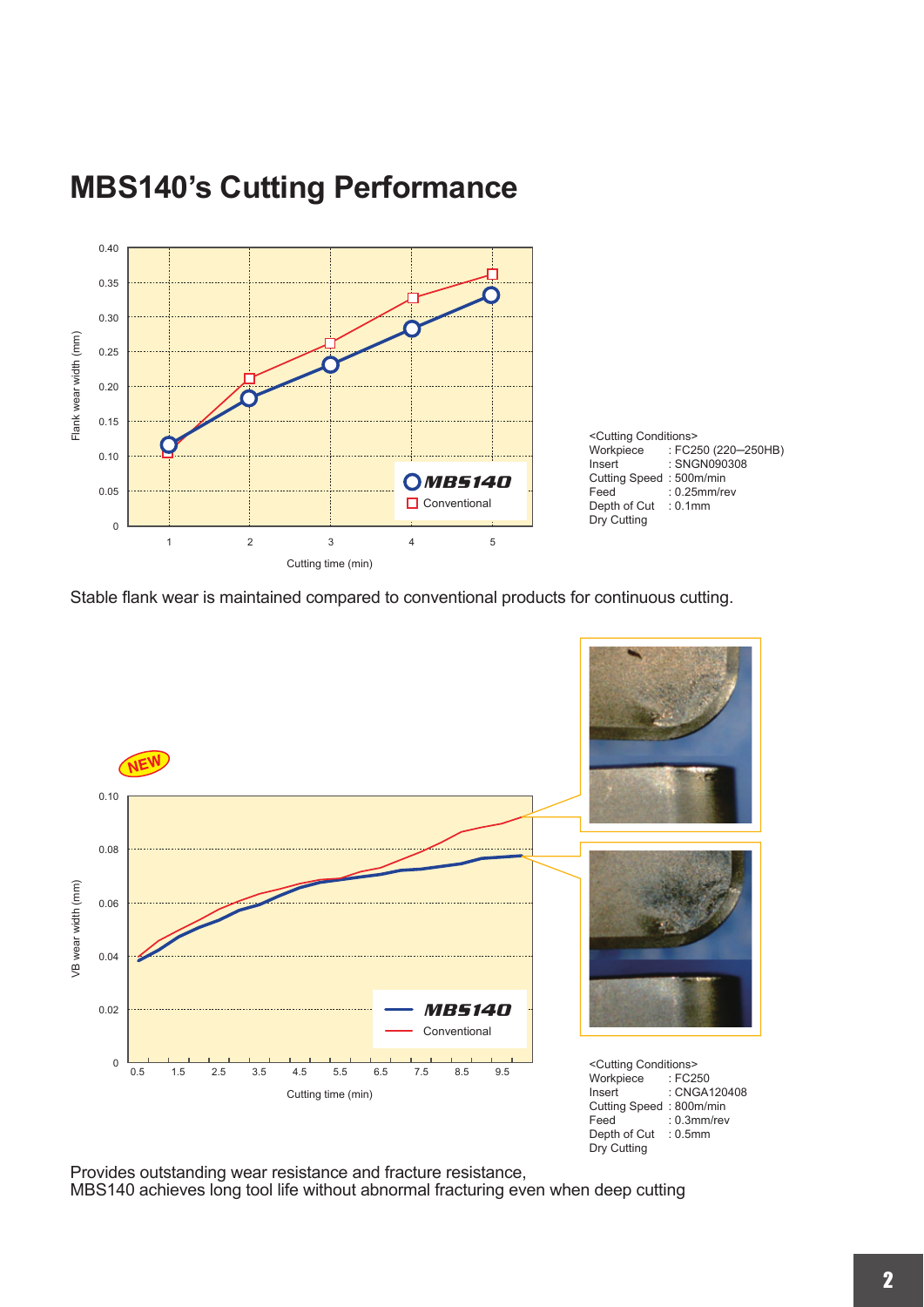# MBS140

#### **INSERTS**

#### a **Standard Inserts (With hole)**

|       | Order Number      | <b>Stock</b>  |                | Dimensions (mm) |                |     |                |                                                          |  |
|-------|-------------------|---------------|----------------|-----------------|----------------|-----|----------------|----------------------------------------------------------|--|
| Shape |                   | <b>MB5140</b> |                |                 | S <sub>1</sub> | Re  | D <sub>2</sub> | Geometry                                                 |  |
| NEW   | <b>CNGA120408</b> |               | $\overline{4}$ | 12.7            | 4.76           | 0.8 | 5.16           | $80^\circ$                                               |  |
|       | 120412            | $\bullet$     | $\overline{4}$ | 12.7            | 4.76           | 1.2 | 5.16           | ∕ Re                                                     |  |
|       |                   |               |                |                 |                |     |                | $\frac{2}{9}$<br>D <sub>1</sub><br>$\frac{ S_1 }{ S_2 }$ |  |
| NEW   | <b>SNGA120408</b> | $\bullet$     | 8              | 12.7            | 4.76           | 0.8 | 5.16           |                                                          |  |
|       | 120412            | $\bullet$     | 8              | 12.7            | 4.76           | 1.2 | 5.16           | $\angle$ Re                                              |  |
|       |                   |               |                |                 |                |     |                | $\frac{5}{2}$<br>S <sub>1</sub><br>D <sub>1</sub>        |  |
| NEW   | <b>TNGA160408</b> | $\bullet$     | 6              | 9.525           | 4.76           | 0.8 | 3.81           |                                                          |  |
|       | 160412            | $\bullet$     | $6\phantom{1}$ | 9.525           | 4.76           | 1.2 | 3.81           | Re                                                       |  |
|       |                   |               |                |                 |                |     |                | $\tilde{g}^+_1$<br>D <sub>1</sub><br>$ S_1 $             |  |

\* Please use with double clamp holder and lever lock holders.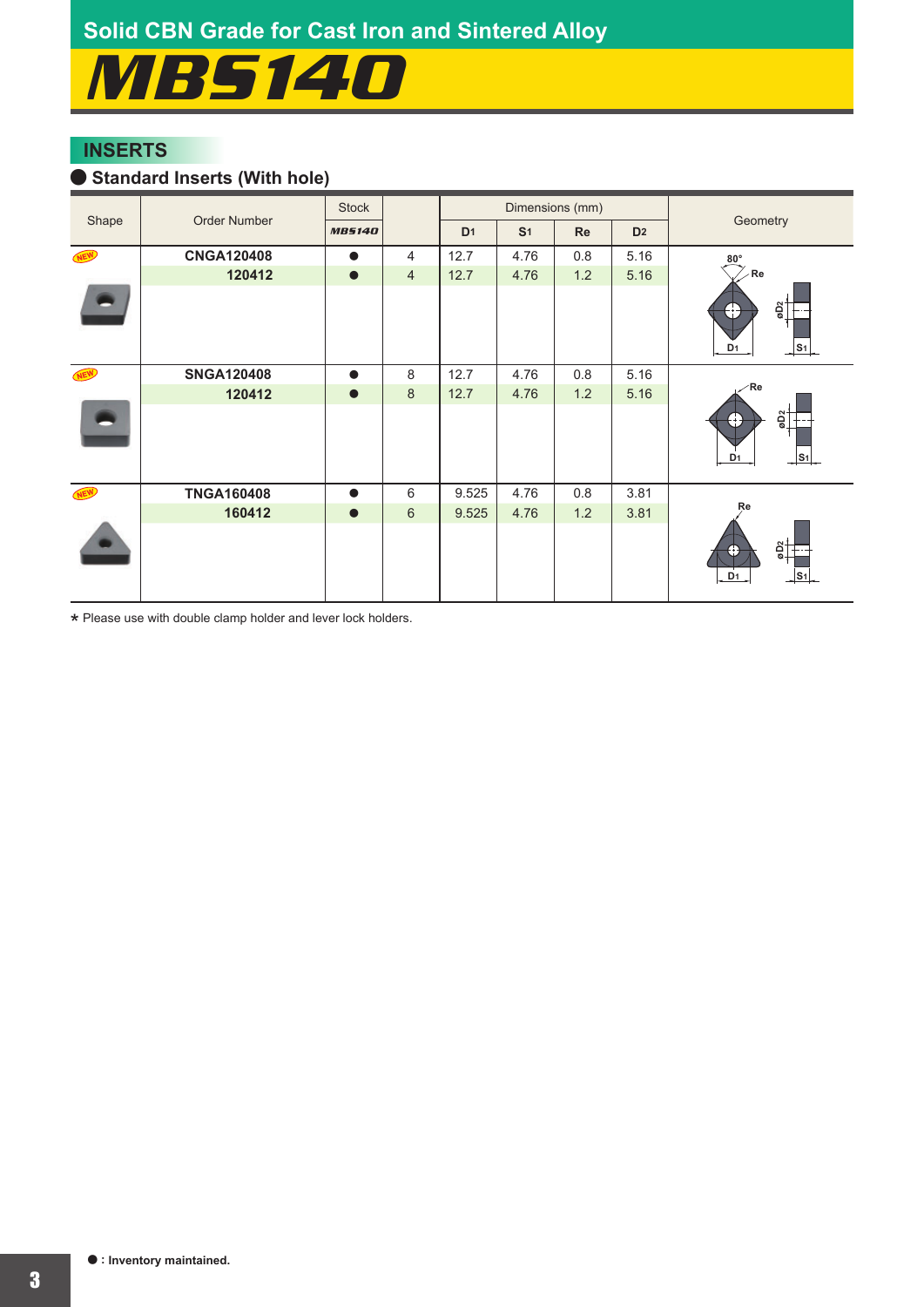#### a **Standard Inserts**

|       | Order Number      | Stock         |                          | Dimensions (mm) |                |                          |                                                |  |
|-------|-------------------|---------------|--------------------------|-----------------|----------------|--------------------------|------------------------------------------------|--|
| Shape |                   | <b>MB5140</b> |                          | D <sub>1</sub>  | S <sub>1</sub> | <b>Re</b>                | Geometry                                       |  |
|       | <b>CNGN120404</b> | $\bullet$     | $\overline{4}$           | 12.7            | 4.76           | 0.4                      | $80^\circ$                                     |  |
|       | 120408            | $\bullet$     | $\overline{4}$           | 12.7            | 4.76           | 0.8                      | ∕ Re                                           |  |
|       | 120412            | ●             | 4                        | 12.7            | 4.76           | 1.2                      |                                                |  |
|       |                   |               |                          |                 |                |                          | $ S_1 $<br>D <sub>1</sub>                      |  |
|       | <b>DNGN110308</b> | $\bullet$     | $\overline{4}$           | 9.525           | 3.18           | 0.8                      | $\frac{55^{\circ}}{\sqrt{2}}$ Re               |  |
|       | 110312            | $\bullet$     | $\overline{4}$           | 9.525           | 3.18           | 1.2                      |                                                |  |
|       |                   |               |                          |                 |                |                          | $\frac{1}{2}$ S <sub>1</sub><br>D <sub>1</sub> |  |
|       | <b>SNGN090308</b> | $\bullet$     | 8                        | 9.525           | 3.18           | 0.8                      |                                                |  |
|       | 090312            | $\bullet$     | 8                        | 9.525           | 3.18           | 1.2                      |                                                |  |
|       | 090316            |               | 8                        | 9.525           | 3.18           | 1.6                      | $\angle$ Re                                    |  |
|       | 090408            | $\bullet$     | $\,8\,$                  | 9.525           | 4.76           | 0.8                      |                                                |  |
|       | 090412            | $\bullet$     | 8                        | 9.525           | 4.76           | 1.2                      |                                                |  |
|       | 120408            | $\bullet$     | 8                        | 12.7            | 4.76           | 0.8                      | $ S_1 $<br>D <sub>1</sub>                      |  |
|       | 120412            | ●             | 8                        | 12.7            | 4.76           | 1.2                      |                                                |  |
|       | 120416            | $\bullet$     | 8                        | 12.7            | 4.76           | 1.6                      |                                                |  |
|       | <b>TNGN160408</b> | $\bullet$     | 6                        | 9.525           | 4.76           | 0.8                      |                                                |  |
|       | 160412            | $\bullet$     | 6                        | 9.525           | 4.76           | 1.2                      | Re                                             |  |
|       | 160416            | $\bullet$     | 6                        | 9.525           | 4.76           | 1.6                      |                                                |  |
|       |                   |               |                          |                 |                |                          | D <sub>1</sub><br>$ S_1 $                      |  |
|       | <b>RNGN090300</b> | $\bullet$     | $\overline{\phantom{0}}$ | 9.525           | 3.18           |                          |                                                |  |
|       | 120300            | $\bullet$     | $\qquad \qquad -$        | 12.7            | 3.18           | —                        |                                                |  |
|       | 120400            | $\bullet$     | $\qquad \qquad -$        | 12.7            | 4.76           | $\overline{\phantom{0}}$ |                                                |  |
|       |                   |               |                          |                 |                |                          | D <sub>1</sub><br>S <sub>1</sub>               |  |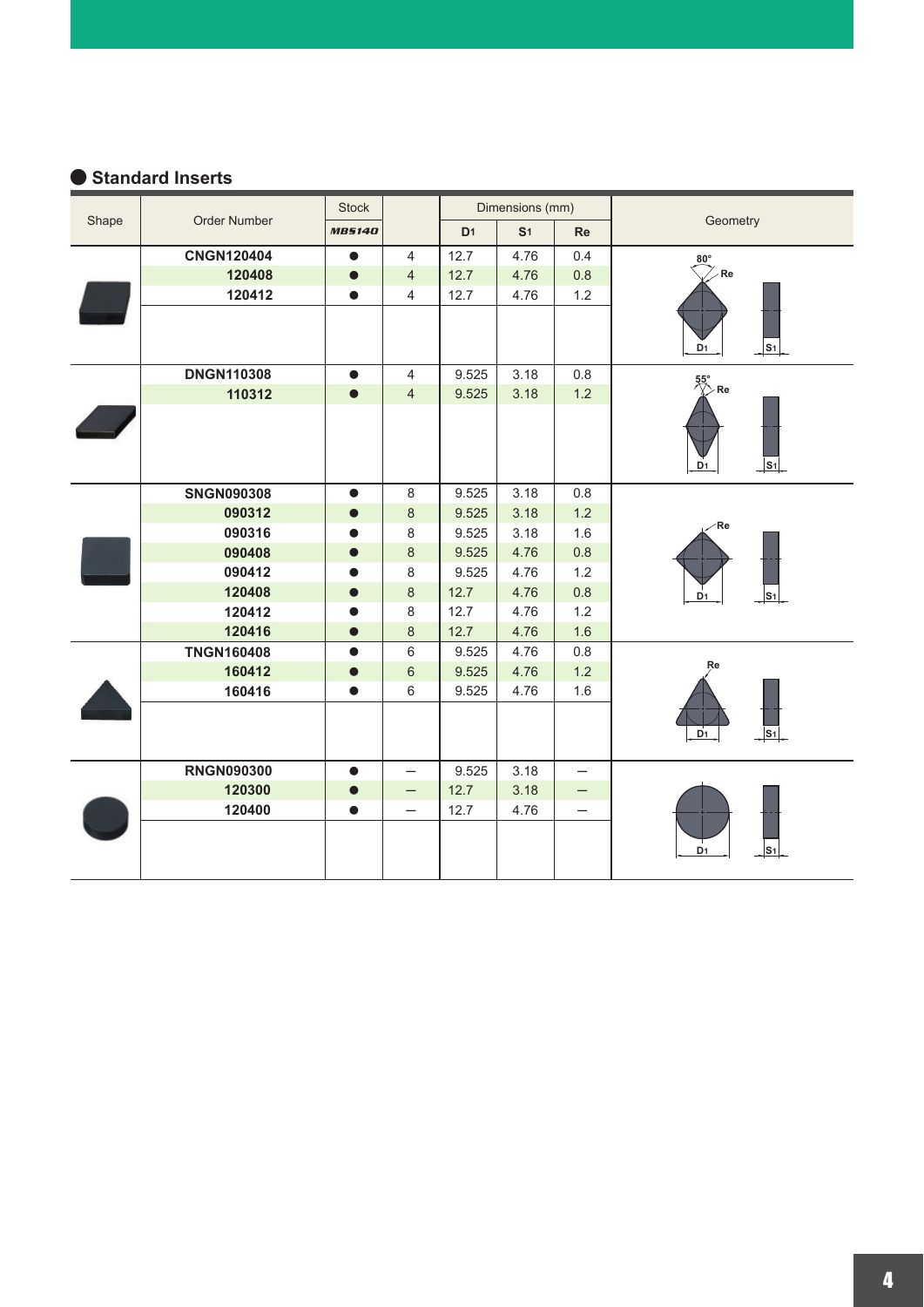# **Solid CBN Grade for Cast Iron and Sintered Alloy**

| v                           |                     |                       |     |                       |      |      |                |              |          |
|-----------------------------|---------------------|-----------------------|-----|-----------------------|------|------|----------------|--------------|----------|
| Workpiece                   | <b>Cutting Mode</b> |                       |     | Cutting Speed (m/min) |      | Feed | Depth of Cut   | Coolant      |          |
|                             |                     | 250                   | 500 | 750                   | 1000 | 1250 | (mm/rev)       | (mm)         |          |
| Cast iron                   | Turning             |                       |     |                       |      |      | $-1.0$         | $-5.0$       | Dry, Wet |
|                             | Milling             |                       |     |                       |      |      | $-0.15$        | $-5.0$       | Dry      |
|                             |                     |                       |     |                       |      |      |                |              |          |
| Workpiece                   | <b>Cutting Mode</b> | Cutting Speed (m/min) |     |                       |      |      | Feed           | Depth of Cut | Coolant  |
|                             |                     | 100                   | 150 | 200                   | 250  | 300  | (mm/rev)       | (mm)         |          |
| General sintered<br>alloy   | Turning (Rough)     |                       |     |                       |      |      | $-0.2$         | $-5.0$       | Dry, Wet |
|                             |                     |                       |     |                       |      |      |                |              |          |
| Workpiece                   | <b>Cutting Mode</b> | Cutting Speed (m/min) |     |                       |      |      | Feed           | Depth of Cut | Coolant  |
|                             |                     | 10                    | 20  | 30                    | 60   | 100  | $(mm$ /rev $)$ | (mm)         |          |
| High-speed steel            | Turning             |                       |     |                       |      |      | $-0.4$         | $-3.0$       | Dry, Wet |
|                             |                     |                       |     |                       |      |      |                |              |          |
| Cemented carbide<br>Turning |                     |                       |     |                       |      |      | $-0.2$         | $-5.0$       | Dry, Wet |

### **Recommended Cutting Conditions**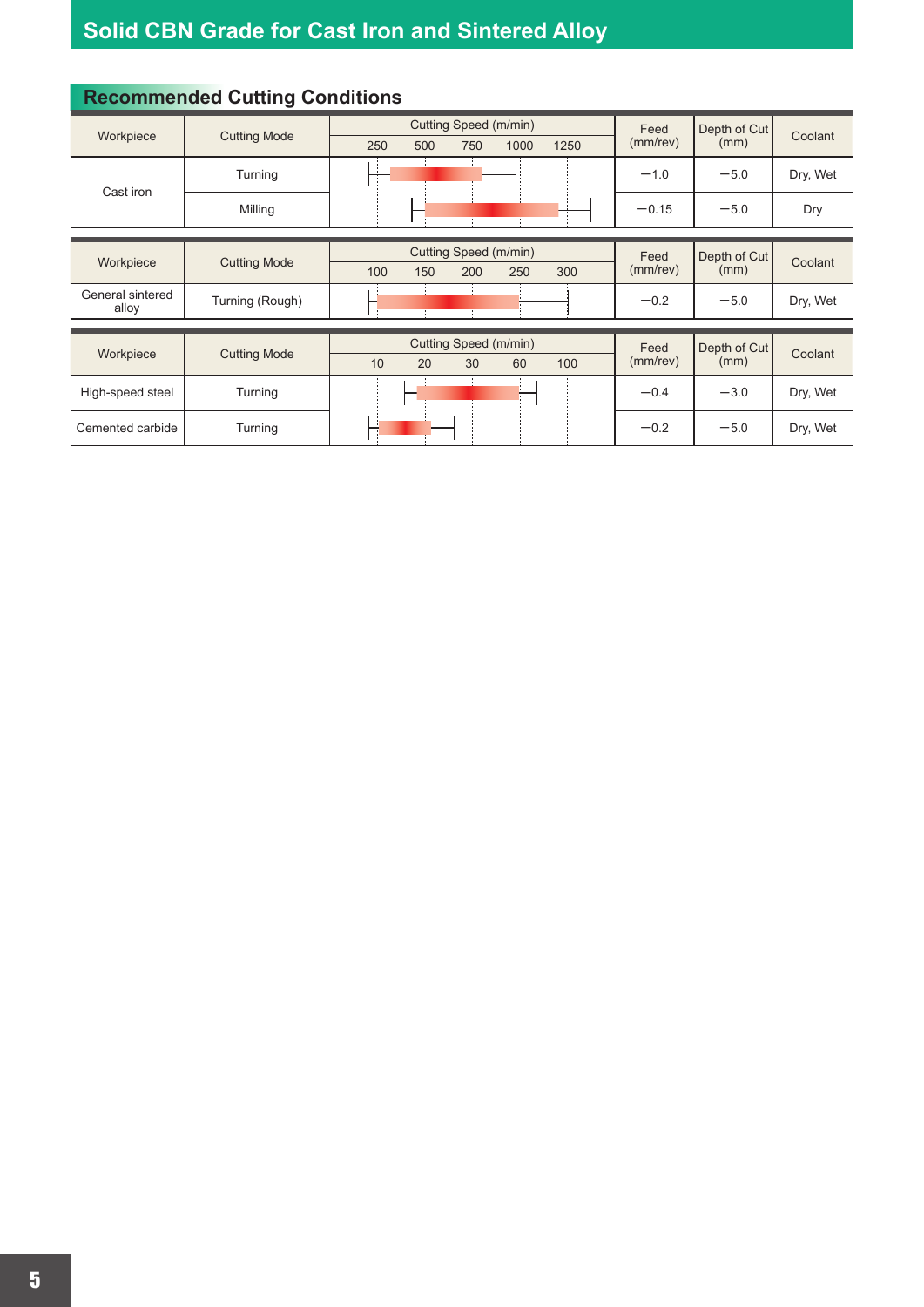### **Application Examples**

|                    | Insert                | <b>RNGN120300</b>                                                                                                                                                                          | <b>SNGN120412</b>                                                                                                                                                                      |  |  |  |  |
|--------------------|-----------------------|--------------------------------------------------------------------------------------------------------------------------------------------------------------------------------------------|----------------------------------------------------------------------------------------------------------------------------------------------------------------------------------------|--|--|--|--|
|                    | Work piece            | <b>JIS FC250</b>                                                                                                                                                                           | <b>JIS FC250</b>                                                                                                                                                                       |  |  |  |  |
|                    | Component             | Clutch parts                                                                                                                                                                               | Brake drum                                                                                                                                                                             |  |  |  |  |
|                    | Cutting Speed (m/min) | 500                                                                                                                                                                                        | 700                                                                                                                                                                                    |  |  |  |  |
| Cutting Conditions | Feed (mm/rev)         | 0.3                                                                                                                                                                                        | 0.3                                                                                                                                                                                    |  |  |  |  |
|                    | Depth of Cut (mm)     | 3.5                                                                                                                                                                                        | 3                                                                                                                                                                                      |  |  |  |  |
|                    | Coolant               | Dry cutting                                                                                                                                                                                | Dry cutting                                                                                                                                                                            |  |  |  |  |
|                    | <b>Results</b>        | pieces/corner<br>750<br>1000<br><b>MB5140</b><br>conventional<br>Conventional solid CBN tool life was 900 parts due to large<br>wear. MBS140 could extend the tool life to 1000 parts.     | pieces/corner<br>750<br>1500<br><b>MB5140</b><br>conventional<br>Conventional solid CBN tool life was 850 parts due to large<br>wear. MBS140 could extend the tool life to 1500 parts. |  |  |  |  |
|                    | Insert                | <b>RNGN120400</b>                                                                                                                                                                          | <b>SNGN120416</b>                                                                                                                                                                      |  |  |  |  |
|                    | Work piece            | Cemented carbide                                                                                                                                                                           | <b>JIS FC250</b>                                                                                                                                                                       |  |  |  |  |
|                    | Component             | Cemented carbide roll                                                                                                                                                                      | Brake disc                                                                                                                                                                             |  |  |  |  |
| Cutting Conditions | Cutting Speed (m/min) | 15                                                                                                                                                                                         | 700                                                                                                                                                                                    |  |  |  |  |
|                    | Feed (mm/rev)         | 0.14                                                                                                                                                                                       | 0.3                                                                                                                                                                                    |  |  |  |  |
|                    | Depth of Cut (mm)     | 0.1                                                                                                                                                                                        | 3                                                                                                                                                                                      |  |  |  |  |
|                    | Coolant               | Dry cutting                                                                                                                                                                                | Dry cutting                                                                                                                                                                            |  |  |  |  |
| <b>Results</b>     |                       | pieces/corner<br>3<br>6<br><b>MB5140</b><br>conventional<br>Longer tool life than a conventional single-sided CBN insert. The<br>economical double-sided MBS140 insert reduced tool costs. | pieces/corner<br>750<br>1500<br><b>MB5140</b><br>conventional<br>Conventional solid CBN had a tool life of 800 parts. MBS140<br>could lengthen the tool life to 1500 parts.            |  |  |  |  |
|                    |                       |                                                                                                                                                                                            |                                                                                                                                                                                        |  |  |  |  |
|                    | Insert                | <b>CNGA432</b>                                                                                                                                                                             | <b>CNGA433</b>                                                                                                                                                                         |  |  |  |  |
| Work piece         |                       | HRC55<br>NEW                                                                                                                                                                               | HRC55<br><b>NEW</b>                                                                                                                                                                    |  |  |  |  |
| Component          |                       | Transmission gear                                                                                                                                                                          | Drive rotor                                                                                                                                                                            |  |  |  |  |
|                    | Cutting Speed (m/min) | 183                                                                                                                                                                                        | 101                                                                                                                                                                                    |  |  |  |  |
| Cutting Conditions | Feed (mm/rev)         | 0.356                                                                                                                                                                                      | 0.356                                                                                                                                                                                  |  |  |  |  |
|                    | Depth of Cut (mm)     | 5.994                                                                                                                                                                                      | 5.994                                                                                                                                                                                  |  |  |  |  |
|                    | Coolant               | Dry cutting                                                                                                                                                                                | Dry cutting                                                                                                                                                                            |  |  |  |  |
| <b>Results</b>     |                       | pieces/corner<br>2000<br>2100<br><b>MB5140</b><br>conventional<br>Due to excellent flank wear, number of work pieces per<br>cutting edge increased.                                        | pieces/corner<br>2000<br>1500<br><b>MB5140</b><br>conventional<br>Increase of cutting speed enabled efficient cutting.                                                                 |  |  |  |  |